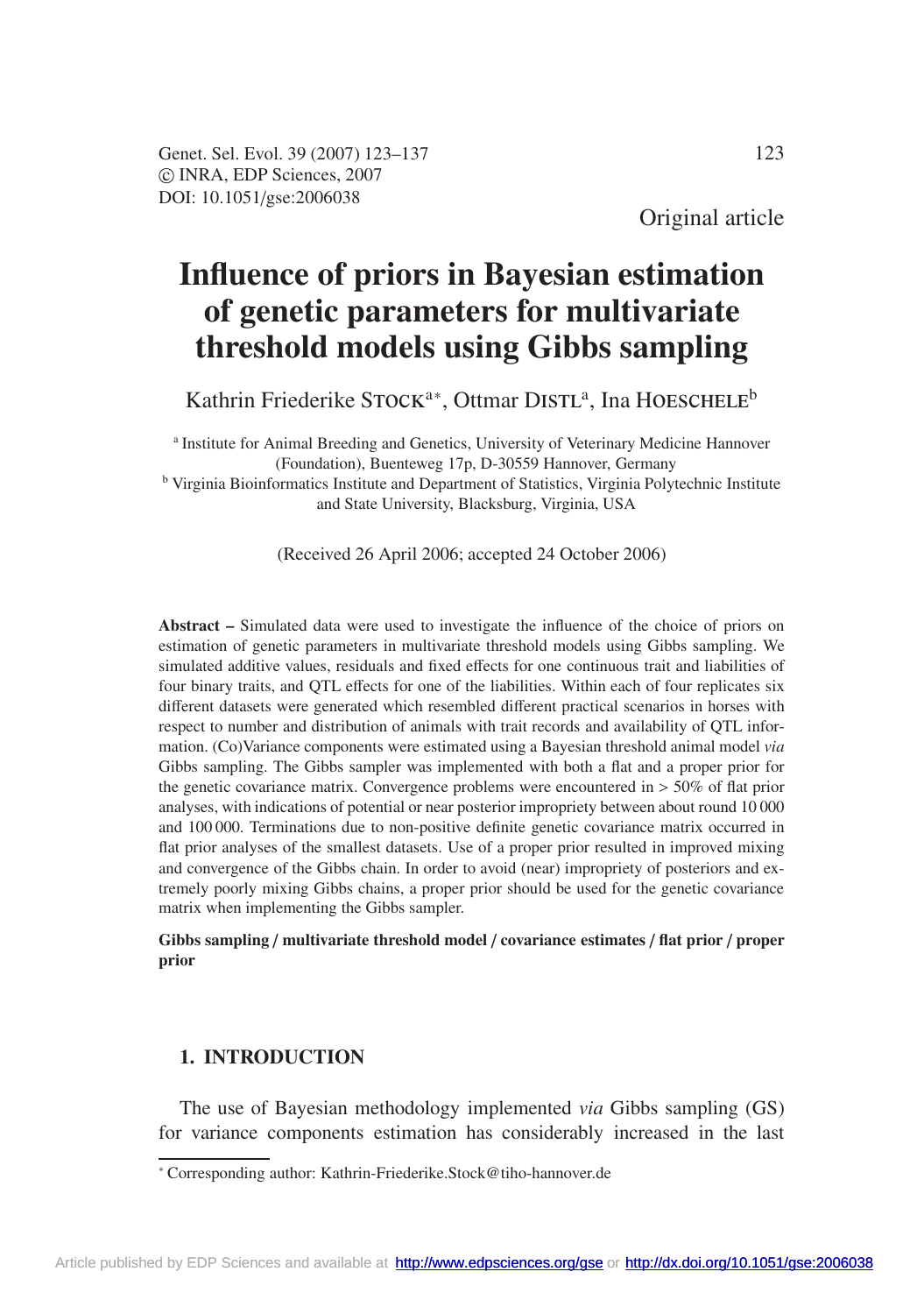K.F. Stock et al.

decade. Programs which support linear as well as threshold or mixed linearthreshold model analyses are accessible and have been used in several heritability and genetic correlation studies and genetic evaluations in cattle, sheep, pigs and other species  $e.g. [1, 9, 10, 12, 24, 29].$ 

Although GS has considerably simplified the use of Bayesian methods, it is often still difficult to implement an efficient Gibbs sampler. Performance of GS can be influenced by the choice of prior distribution in the formulation of the joint posterior distribution. The amount of prior knowledge on the parameters of interest determines the choice of priors for GS. In many studies flat priors have been used for the genetic (co)variance matrix in order to account for the lack of prior knowledge or the reluctance to use existing prior knowledge e.g. [28]. For linear models it has been shown that flat priors may lead to proper posteriors, but that they do not necessarily [5,7]. For threshold models and binary traits it has been shown that poor results can also be obtained when the posterior is close to an improper density [18]. Furthermore, impropriety of posteriors may not be easy to determine, implying the risk of obtaining misleading results  $[4, 7, 18, 27]$ .

The aim of this study was to investigate the influence of two priors for the genetic (co)variance matrix on the posterior distributions of genetic parameters in multivariate threshold models using Gibbs sampling. Data sets differing in the amount and distribution of available information were analyzed in order to characterize mixing and convergence properties of the Gibbs sampler and the accuracy of the estimates of the genetic covariance matrix when using a flat or a proper prior in connection with different data constellations encountered in the horse industry.

## 2. MATERIALS AND METHODS

## 2.1. Data simulation

Simulated data were used for this study. Simulation included fixed effects, residual and additive genetic variances for one continuous trait (T1) and liabilities of four categorical traits (T2–T5), and QTL effects for one categorical trait (T2). Simulation parameters chosen reflected the situation encountered in the Warmblood horse with respect to conformation and radiographic health traits [22]. Quantitative trait loci (QTL) effects were simulated for T2, assuming two QTL, two flanking markers per QTL, and five randomly distributed and equally prevalent alleles per marker. Total QTL variance was set equal to the additive genetic variance of T2, with one of the marker alleles being linked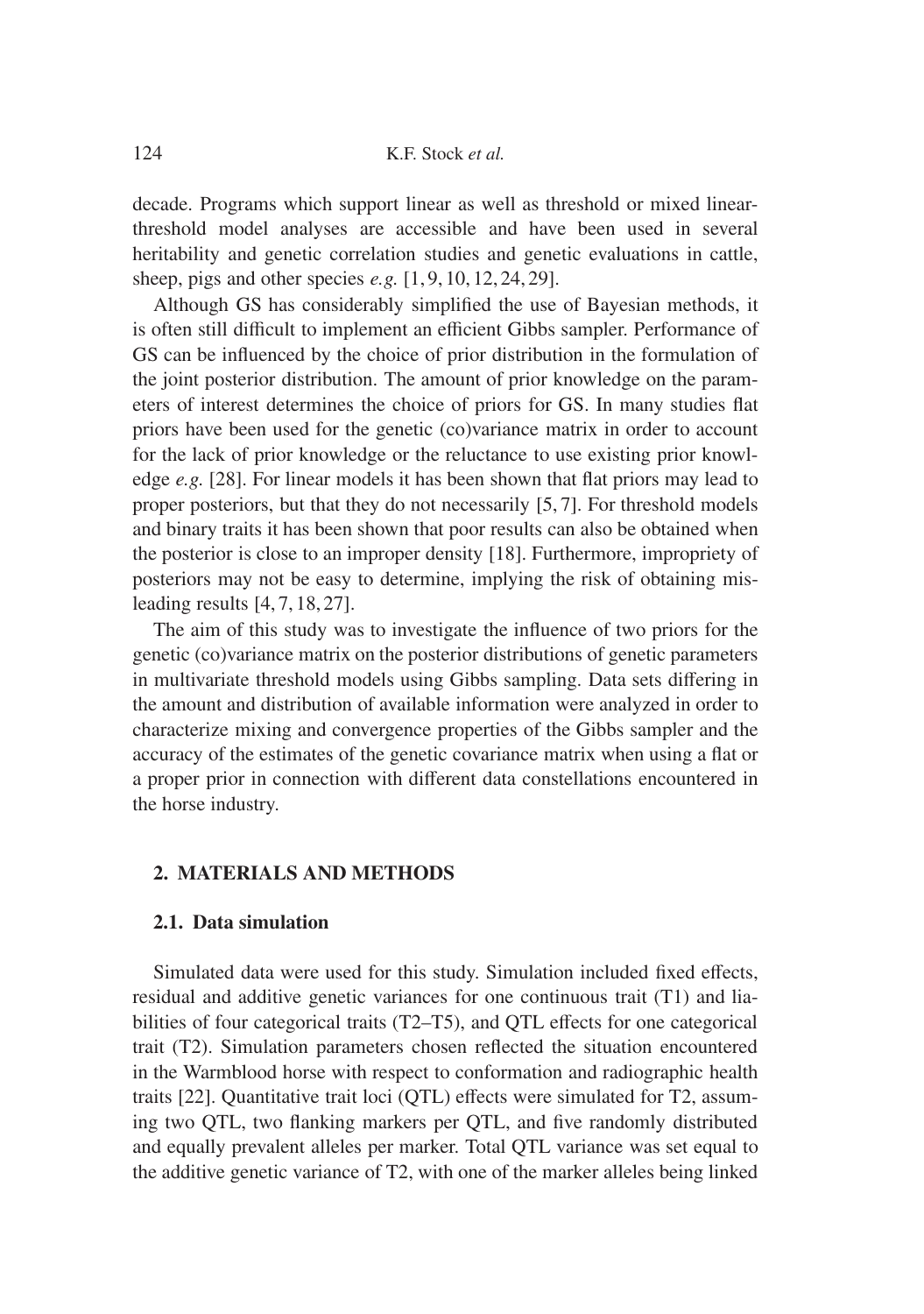to the unfavorable QTL allele, *i.e.* the allele increasing the probability of T2, no recombination between genetic markers and QTL, and polymorphism information content (PIC) of 0.9 of all markers. Heritabilities were set to 0.50 (T1),  $0.25$  (T3, T5) and  $0.10$  (T2, T4). Additive genetic correlations were 0.20 between T1 and T2 and between T1 and T3, and -0.20 between T1 and T4 and between T4 and T5. For the categorical traits, simulation on the linear scale was followed by dichotomization in order to obtain trait prevalences of 25%  $(T2, T5)$  or  $10\%$   $(T3, T4)$ . Assumptions for the simulation included: a male to female ratio of 1:1; random mating of 9000 dams and 400 sires per generation with equal size of maternal  $(n = 5)$  and different size of paternal half-sib groups ( $n = 5$ , 150 or 500); and existence of 5 contemporary groups per generation, with 2 contemporary groups each being represented in two subsequent generations.

From the simulated population, which included seven generations and 40000 animals per generation, samples of 10000 animals were randomly drawn from the fourth generation. The pedigree of these animals was traced back for three generations. Sampling was performed four times in order to generate the four replicates used for this study. Within each of the four replicates, six different datasets were created for the genetic analyses. Dataset A1 included all 10,000 animals with records for the continuous trait and the four binary traits, information on the fixed effects of sex and contemporary group, and three generations of pedigree information. Dataset B1 included 5000 animals, randomly chosen from the animals included in dataset A1, with respective information on traits, sex, contemporary group and pedigree. Dataset C1 included the same animals and the same information as dataset B1, and additional information on the marker genotype of the animals. Dataset B2 included the same animals as datasets B1 and C1 plus their parents with information on traits, sex, contemporary group and pedigree. Dataset C2 included the same animals and the same information as dataset B2, and additional information on the marker genotype of the animals. Dataset A2 included the same animals as datasets B2 and C2 plus the additional 5000 animals which were included in dataset A1 with information on traits, sex, contemporary group and pedigree. The average size of paternal halfsib groups ranged between 16.4 and 29.0, and the average size of maternal halfsib groups ranged between 1.2 and 1.6 among the animals with trait records in the six datasets. In the four replicates the total number of animals in the relationship matrix ranged between 30 618 and 30 766 for dataset A1, between 37 164 and 37 292 for dataset 2, between 19226 and 19986 for datasets B1 and C1, and between 26429 and 26556 for datasets B2 and C2.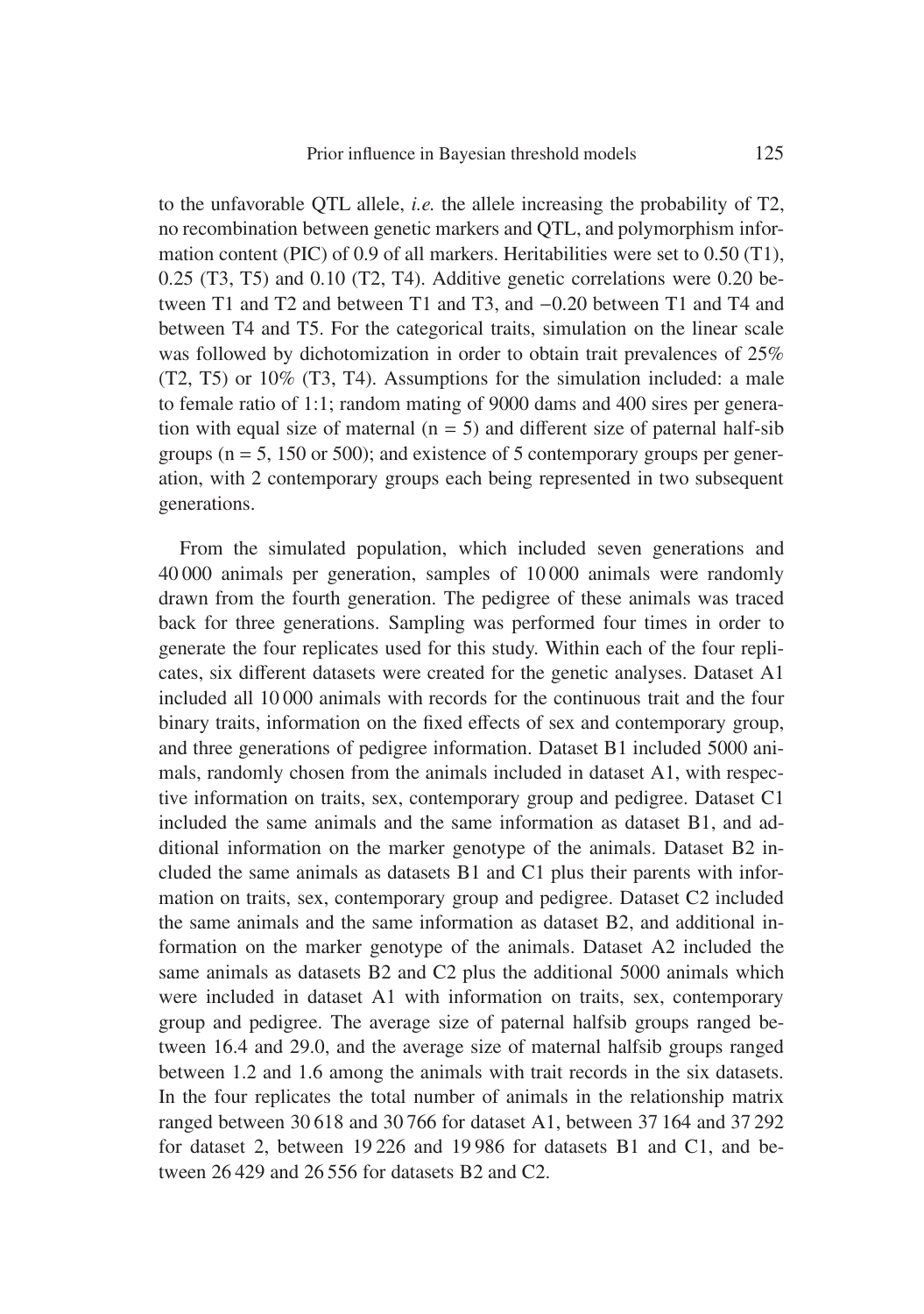## 2.2. Covariance estimation

Genetic parameters were estimated using Gibbs sampling with the threshold version of the Multiple Trait Gibbs Sampler for Animal Models (MT-GSAM) [23]. This software supports multivariate genetic analyses of any combination of continuous and categorical traits and permits the user to specify starting values and priors for additive genetic and residual (co)variance matrices. Random and residual effects are assumed to be normally distributed. Flat priors are used for the fixed effects. For our analyses, a starting value of one was chosen for all additive genetic variances, a starting value of zero was chosen for all additive genetic covariances, and the residual covariances between all traits were fixed to zero. In uni- and multivariate binary threshold models, the values for the thresholds and the residual variances are fixed to values of zero and one, respectively, to ensure identifiability of the model [6]. We additionally fixed the residual covariances for two reasons. First, the values used for these parameters in the data simulation are small and so are the values found in real data for our traits of interest. Second, it is not trivial to sample the residual covariance matrix subject to the restriction of diagonal elements fixed at one, and effective methods for this task are still being developed. A flat prior was used for the residual variance of the continuous trait (T1). For the genetic covariance matrix a flat prior was adopted in the first set of genetic analyses, and a proper prior using an inverse Wishart distribution (IW) with minimum shape parameter (*i.e.*  $v_{\text{IW}} = n + 2$  for multivariate analysis of n traits) was adopted in the second set of genetic analyses. A small value for the IW shape parameter indicates little certainty about the genetic covariance matrix, *i.e.* a relatively flat, but proper distribution.

The following model was used for all genetic analyses:

$$
y_{ijk} = \mu + F_i + a_j + e_{ijk}
$$

with  $y_{ijk}$  = observation on trait T1 (continuous) or trait T2, T3, T4 or T5 (binary) for the animal j,

 $\mu$  = model constant,

 $F_i$  = fixed effect component

with  $F_i = SEX_i + CONT_m$  for analyses of datasets A1, A2, B1 and B2, and  $F_i = SEX_1 + CONT_m + QTL_n$  for analyses of datasets C1 and C2, and

 $SEX_1$  = fixed effect of the sex of the animal (1 = 1, 2),

 $CONT_m$  = fixed effect of the contemporary group (m = 1, ..., 5 in analyses of datasets A1, B1 and C1;  $m = 1-8$  in analyses of datasets A2, B2 and C2),

 $QTL_n$  = fixed effect of the QTL marker genotype (n = 1, 2, 3),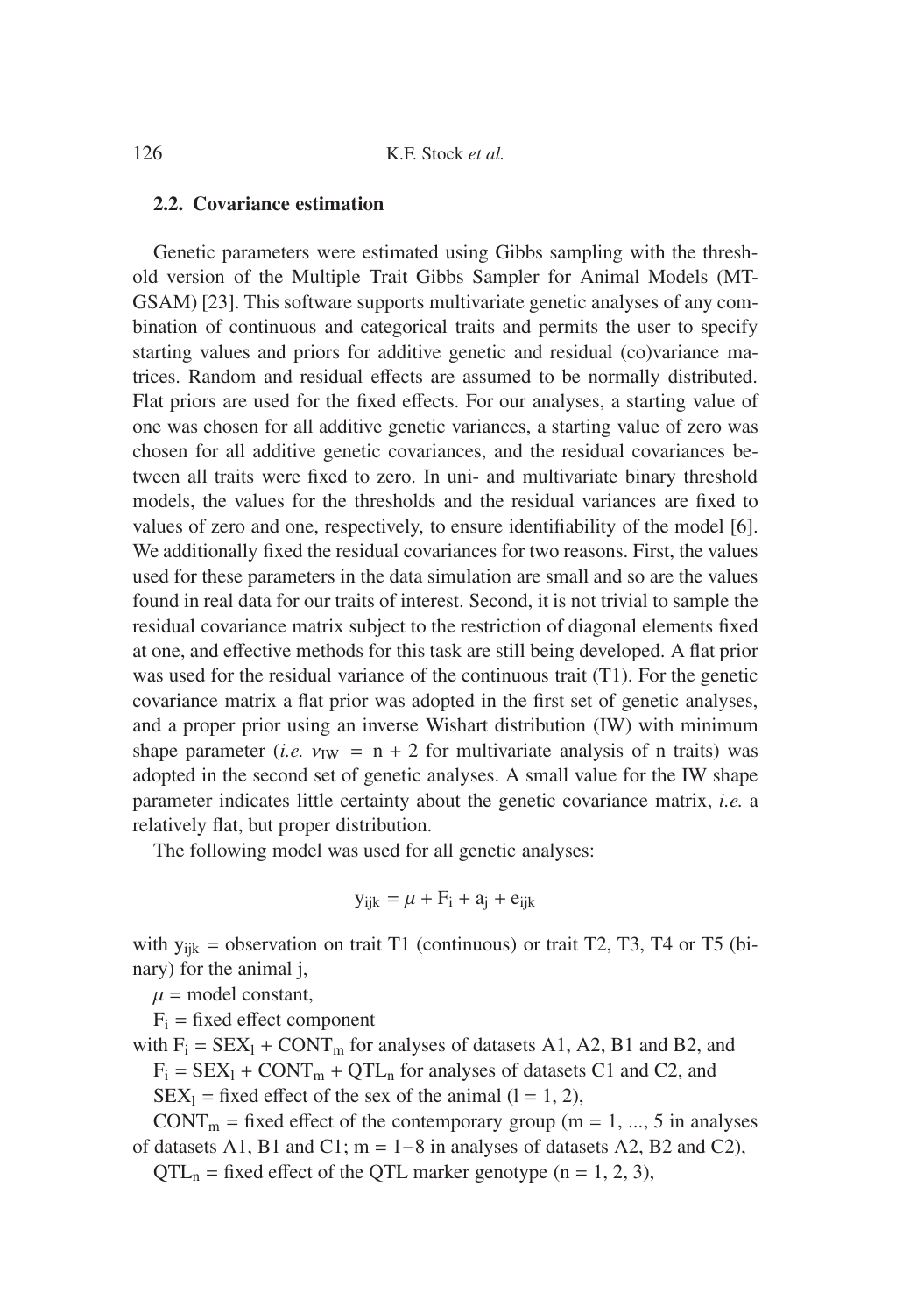$a_i$  = random additive genetic effect of animal j ( $i = 1, ..., 30618$  to 30766 for dataset A1;  $j = 1, ..., 37164$  to 37292 for dataset A2;  $j = 1, ..., 19226$ to 19 986 for datasets B1 and C1; and  $j = 1, ..., 26429$  to 26 556 for datasets B2 and C<sub>2</sub>), and

 $e_{iik}$  = random residual.

#### 2.3. Statistical analyses

For all analyses the total length of the Gibbs chain was set to 205 000, with all samples after round 5000 being saved. The number of rounds recommended to be additionally discarded as burn-in was calculated as proposed by Raftery and Lewis using the program GIBBSIT Version 2.0 [19]. Convergence of the Gibbs chain and length of burn-in was additionally checked by visual inspection of sample plots. Only post-convergence samples were considered further. Effective sample sizes and Monte Carlo errors were calculated for all (co)variance estimates by the times series method implemented in the postgibbs analysis program POSTGIBBSF90 with a thinning rate of ten [25]. Unthinned chains were used to calculate posterior means of additive genetic (co)variance, heritability and additive genetic correlation estimates. Bias of heritability and additive genetic correlation estimates was calculated as the mean deviation of the estimated values from the true  $(i.e.$  simulated) values.

The influence of the prior on bias, effective sample size, and Monte Carlo error was tested *via* analysis of variance using the GLM procedure of the Statistical Analysis System [21]. Bias, effective sample size or Monte Carlo error were considered as dependent variable, and dataset (A1, A2, B1, B2, C1, C2) and prior (flat, proper) were considered as fixed effects.

## 3. RESULTS

#### 3.1. Convergence and mixing of Gibbs chains

Amongst the 24 runs with flat priors for the genetic covariance matrix, two analyses of dataset C1 and one analysis of dataset B1 terminated because the genetic covariance matrix was not positive definite in the Cholesky decomposition. The terminations occurred after about 180 000 to 194 000 rounds of Gibbs sampling. Terminations did not occur in the 24 runs with proper priors for the genetic covariance matrix.

The calculated number of rounds recommended to be additionally discarded as burn-in was in the range of 100 to 2000 for the flat prior and 100 to 1500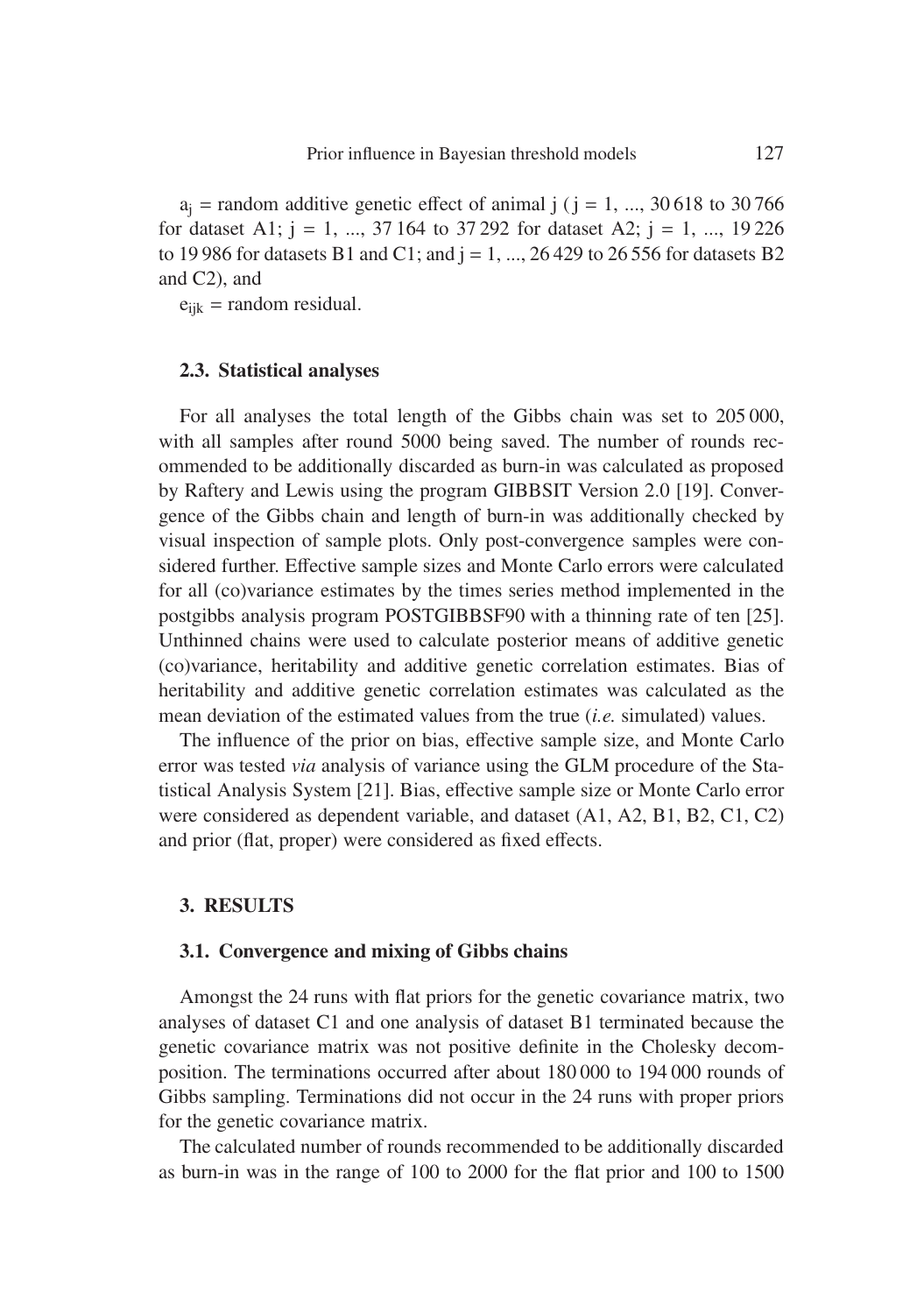Table I. Mean, minimum and maximum lengths of burn-in in the analyses of different datasets generated in each of the four replicates using a flat or a proper prior for the genetic covariance matrix.

| Prior  |      | Dataset    |        |                |        |                |                |
|--------|------|------------|--------|----------------|--------|----------------|----------------|
|        |      | $\Delta$ 1 | A2     | B <sub>1</sub> | B2     | C <sub>1</sub> | C <sub>2</sub> |
| Flat   | mean | 43750      | 27 000 | 97667          | 48750  | 36000          | 86250          |
|        | min  | 5000       | 5000   | 55 000         | 25 000 | 15000          | 20 000         |
|        | max  | 85000      | 45 000 | 175 000        | 70000  | 57000          | 175 000        |
| Proper | mean | 18250      | 9750   | 20750          | 14750  | 18250          | 18750          |
|        | min  | 11 000     | 5000   | 5000           | 9000   | 13000          | 15 000         |
|        | max  | 30000      | 15000  | 35 000         | 20 000 | 25 000         | 25 000         |

for the proper prior. However, visual inspection of sample plots revealed that periods of seemingly stationary distributions were frequently followed by nonstationary sample series of different length. In order to be sure that convergence was obtained, length of burn-in was therefore set to 5000 to 175 000 rounds for the flat prior and to 5000 to 35 000 rounds for the proper prior. Mean, minimum and maximum lengths of burn-in in the analyses of the six different datasets are given in Table I. Regardless of the amount and the distribution of available information, the burn-in period was consistently shorter with the proper prior than with the flat prior.

Inspection of sample plots revealed slow mixing properties in all three runs which terminated and in 10 of the 21 runs with a flat prior that did not terminate. In these cases, the sample values for the additive genetic variance of trait T2 or T4 remained near zero for large blocks of consecutive cycles of sampling. In one case this occurred as late as around round 170 000. In another case there was a period of slow mixing with respect to the additive genetic variance of trait T2 from about round 110 000 to round 175 000, then mixing improved and the samples departed from zero. Slow mixing was observed in all three completed analyses of dataset B1, and in one of the two completed analyses of dataset C1. Slow mixing was not observed in the flat prior analyses of dataset A2 and the proper prior analyses of all datasets. Comparison of sample plots from flat prior and proper prior analyses of the same datasets revealed minor differences with respect to the additive genetic and residual variances of the continuous trait (T1), but showed considerably better mixing for all other (co)variance parameters with the proper prior (see Figs. 1 to 4).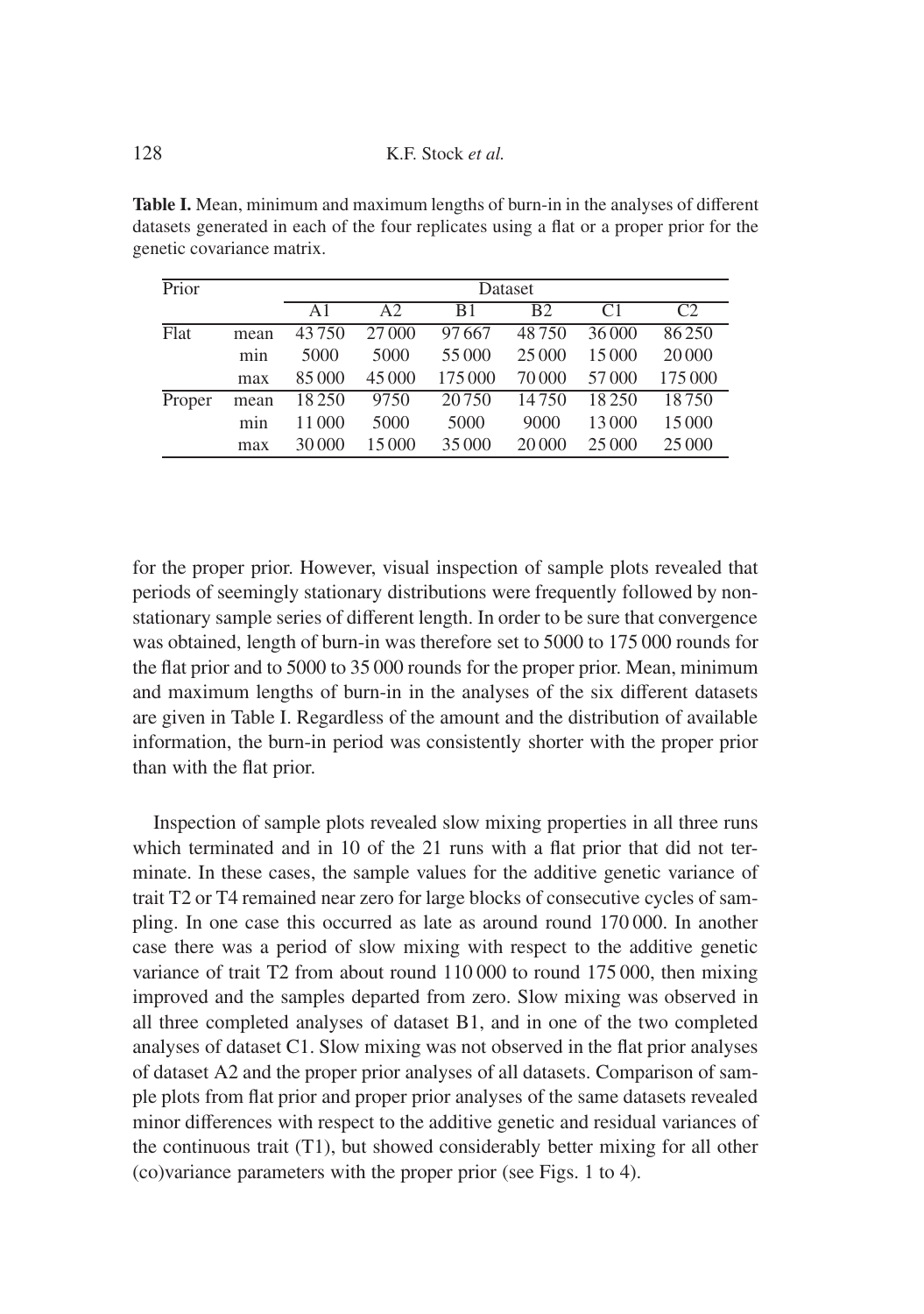Prior influence in Bayesian threshold models



**Rounds of Gibbs sampling** 

Figure 1. Sample plots for the additive genetic variances of the binary traits T2 to T5 in an analysis of dataset A1 using a flat prior for the genetic covariance matrix.



**Figure 2.** Sample plots for the additive genetic variances of the binary traits T2 to T5 in an analysis of dataset A1 using a proper prior for the genetic covariance matrix (same dataset as in Fig. 1).

## 3.2. Effective sample sizes

Mean, minimum and maximum effective sample sizes for the sampled (co)variance parameters are given in Table II. For all parameters effective sample sizes were on average larger when the proper prior was used for the genetic covariance matrix than when the flat prior was used. With few exceptions ( $\sigma_a^2$ 4 in datasets A1 and C2, cov<sub>a14</sub> in datasets A2 and C2, cov<sub>a35</sub> in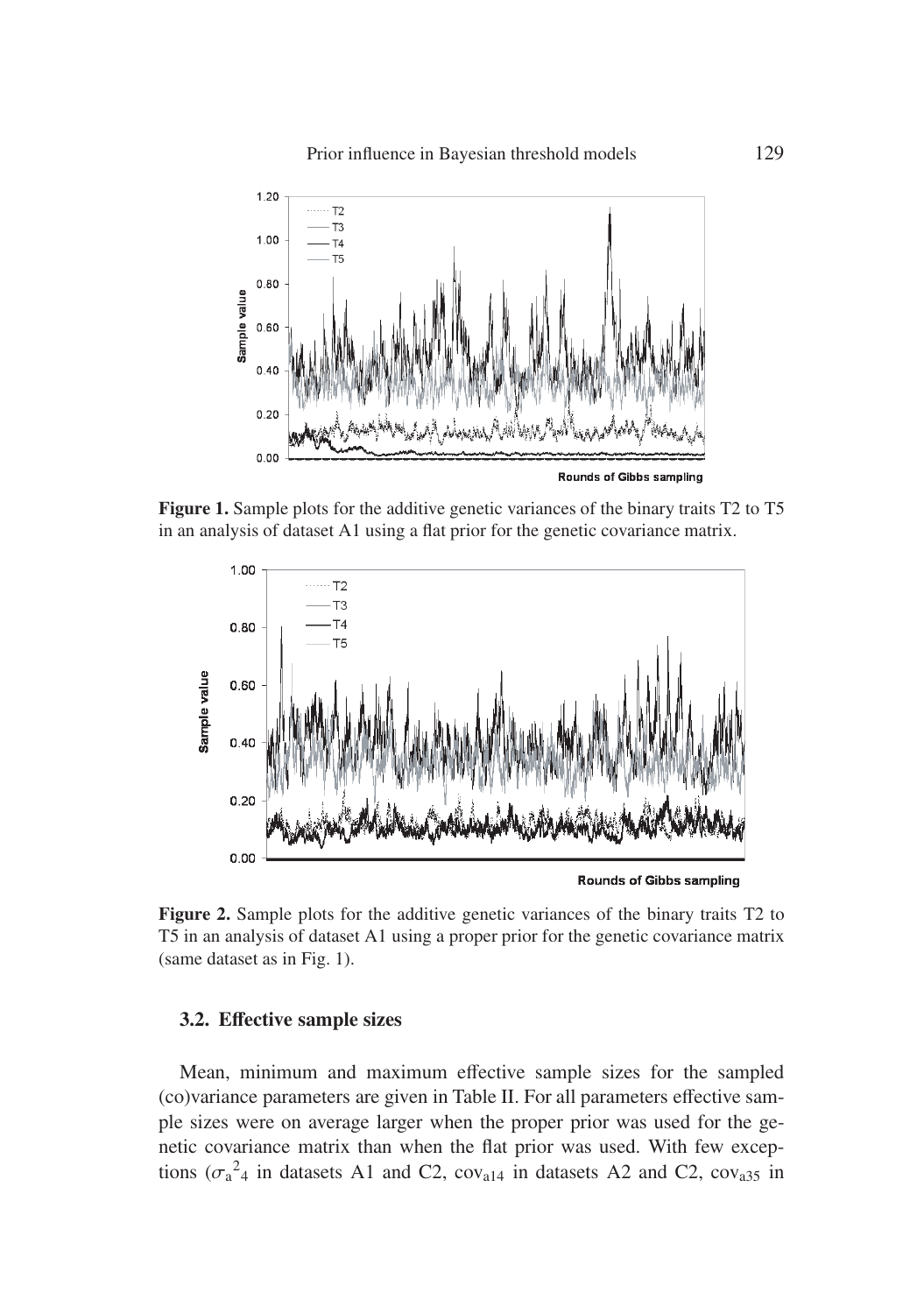K.F. Stock et al.



Figure 3. Sample plots for additive genetic covariances between continuous trait T1 and binary traits T2, T3 and T4 and between the two binary traits T4 and T5 in an analysis of dataset A1 using a flat prior for the genetic covariance matrix (same dataset as in Figs. 1 and 2).



Figure 4. Sample plots for additive genetic covariances between continuous trait T1 and binary traits T2, T3 and T4 and between the two binary traits T4 and T5 in an analysis of dataset A1 using a flat prior for the genetic covariance matrix (same dataset as in Figs.  $1$  to  $3$ ).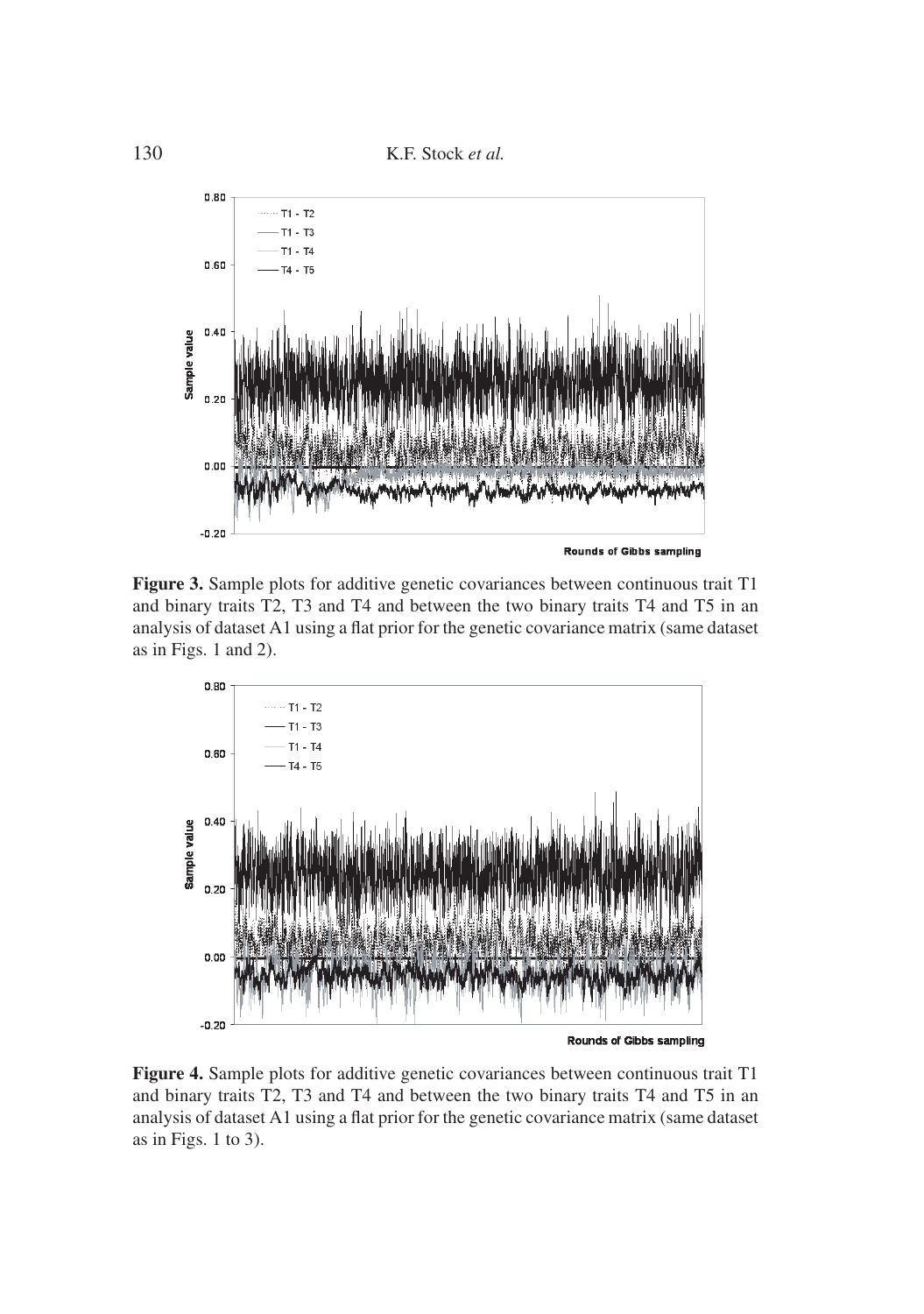**Table II.** Mean, 25% percentile (P25%) and 75% percentile (P75%) of effective sample sizes calculated for the additive genetic variances ( $\sigma_a^2$ ) of traits T1 to T5, the residual variance  $(\sigma_e^2)$  of trait T1 and the additive genetic covariances (cov<sub>a</sub>) between traits T1 to T5 when using a flat or a proper prior for the genetic covariance matrix.

| (Co)Variance parameter          |         | Flat prior       | Proper prior |                  |  |
|---------------------------------|---------|------------------|--------------|------------------|--|
|                                 | Mean    | $(P25\%, P75\%)$ | Mean         | $(P25\%, P75\%)$ |  |
| $\overline{\sigma_a^2}$ 1       | 821.45  | (334.9, 1288.2)  | 1050.64      | (550.8, 1521.8)  |  |
| $\sigma_{\rm e}^2$ <sub>1</sub> | 1085.45 | (363.1, 1599.1)  | 1354.76      | (611.5, 2111.1)  |  |
| $\sigma_a{}^2{}_2$              | 48.18   | (39.7, 59.8)     | 90.36        | (68.7, 116.7)    |  |
| $\sigma_a{}^2$ <sub>3</sub>     | 62.16   | (50.6, 72.5)     | 88.98        | (69.9, 107.1)    |  |
| $\sigma_a^2$ 4                  | 52.84   | (35.7, 60.9)     | 69.37        | (48.7, 88.3)     |  |
| $\sigma_a{}^2$ 5                | 109.89  | (62.2, 163.2)    | 157.61       | (117.2, 201.6)   |  |
| cov <sub>a12</sub>              | 336.00  | (323.9, 392.9)   | 500.82       | (366.3, 595.5)   |  |
| COV <sub>313</sub>              | 562.04  | (465.2, 700.2)   | 716.23       | (592.0, 812.2)   |  |
| cov <sub>a14</sub>              | 277.09  | (173.9, 331.2)   | 317.96       | (243.6, 400.1)   |  |
| cov <sub>a15</sub>              | 923.30  | (691.5, 1171.3)  | 1208.43      | (1081.7, 1330.1) |  |
| cov <sub>a23</sub>              | 102.90  | (72.9, 126.7)    | 157.89       | (132.9, 183.6)   |  |
| cov <sub>a24</sub>              | 54.73   | (25.0, 74.8)     | 108.80       | (97.9, 123.6)    |  |
| cov <sub>a25</sub>              | 152.22  | (104.2, 207.4)   | 230.53       | (187.6, 272.9)   |  |
| COV <sub>334</sub>              | 79.47   | (57.8, 110.4)    | 130.27       | (102.0, 158.2)   |  |
| cov <sub>a35</sub>              | 256.20  | (170.6, 334.0)   | 294.60       | (231.3, 361.4)   |  |
| COV <sub>a45</sub>              | 139.40  | (62.8, 175.7)    | 183.61       | (140.8, 245.3)   |  |

Trait characteristics (kind of trait / prevalence of binary trait, simulated heritability): T1 - continuous, 0.50; T2 - binary / 0.25, 0.10; T3 - binary / 0.10, 0.25; T4 - binary / 0.10, 0.10; and T5 - binary / 0.25, 0.25; with simulated additive genetic correlations of  $r_{g12} = 0.20$ ,  $r_{g13} =$ 0.20,  $r_{g14} = -0.20$ , and  $r_{g45} = -0.20$ .

datasets A1 and C1) this finding was consistent and significant across datasets with  $P < 0.01$ . Effective sample sizes smaller than 20 were estimated for  $\sigma_a^2$ ,  $\sigma_a^2$ <sub>3</sub>,  $\sigma_a^2$ <sub>4</sub>,  $cov_{a12}$ ,  $cov_{a23}$ ,  $cov_{a24}$ ,  $cov_{a25}$  and  $cov_{a34}$  in analyses of datasets B1, B2, C1 and C2 when the flat prior was used for the genetic covariance matrix. Effective sample sizes were larger than 30 for all (co)variance parameters and in all analyses when the proper prior was used. For most of the (co)variance parameters the variance of the effective sample sizes was considerably smaller with the proper prior.

#### 3.3. Monte Carlo errors

Means of Monte Carlo errors ranged from 0.004 to 0.012 for the sampled variances and from 0.002 to 0.003 for the sampled covariances in the flat prior analyses. Corresponding values in the proper prior analyses were 0.003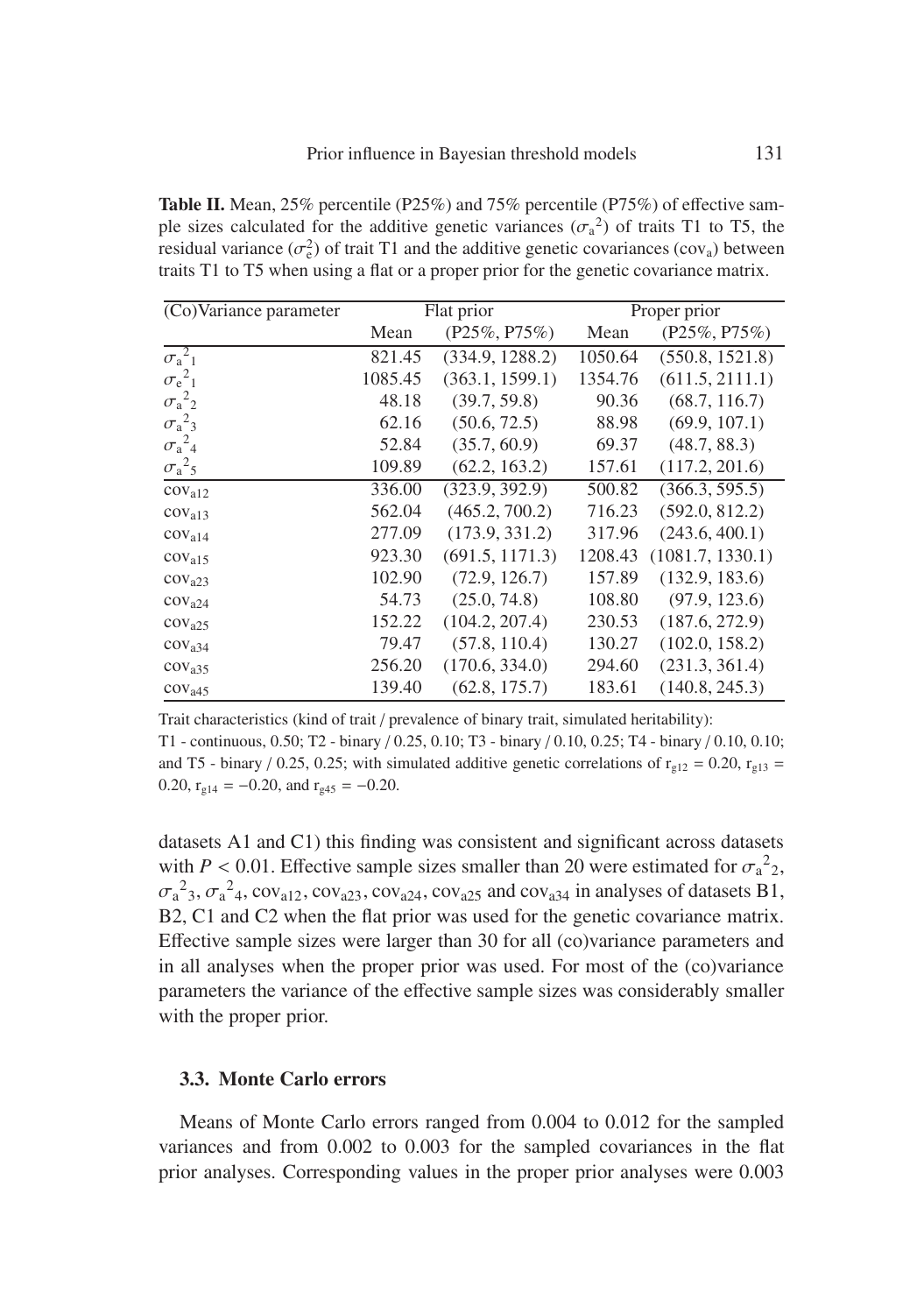Table III. Mean, 25% percentile (P25%) and 75% percentile (P75%) of bias of estimated heritabilities (h<sup>2</sup>) and selected additive genetic correlations ( $r<sub>g</sub>$ ) for traits T1 to T5 when using a flat or a proper prior for the genetic covariance matrix.

| Genetic parameter  |      | Flat prior                     | Proper prior |                                |  |
|--------------------|------|--------------------------------|--------------|--------------------------------|--|
| (simulated value)  | Mean | $(P25\%, P75\%)$               | Mean         | $(P25\%, P75\%)$               |  |
| $h^2$ <sub>1</sub> |      | $0.0248$ $(-0.0494, 0.0977)$   |              | $0.0140 (-0.0512, 0.0841)$     |  |
| $h^2$              |      | $-0.0352$ $(-0.1137, 0.0701)$  | 0.3518       | (0.0477, 0.6128)               |  |
| $h^2$ <sub>3</sub> |      | $0.0475$ $(-0.0346, 0.1581)$   |              | $-0.0257$ $(-0.0969, 0.0459)$  |  |
| $h^2$ <sub>4</sub> |      | $-0.1984$ $(-0.6623, 0.1447)$  |              | $0.1340 (-0.0020, 0.2444)$     |  |
| $h^2$ <sub>5</sub> |      | $0.1275$ $(0.0684, 0.1630)$    |              | $0.0796$ $(0.0002, 0.1124)$    |  |
| $r_{g12}$          |      | $-0.0310 (-0.5264, 0.1611)$    |              | $-0.2280$ $(-0.4903, -0.0285)$ |  |
| $r_{g13}$          |      | $-0.1173$ $(-0.2179, -0.0414)$ |              | $-0.0643$ $(-0.5457, -0.0798)$ |  |
| $r_{g14}$          |      | $0.1576$ $(-0.5653, 0.2267)$   |              | $-0.2919$ $(-0.5457, -0.0798)$ |  |
| $r_{g45}$          |      | $0.7087$ $(-0.4088, 1.0340)$   |              | $-0.0272$ $(-0.3622, 0.4075)$  |  |

Trait characteristics (kind of trait / prevalence of binary trait, simulated heritability): T1 - continuous, 0.50; T2 - binary / 0.25, 0.10; T3 - binary / 0.10, 0.25; T4 - binary / 0.10, 0.10; and T5 - binary / 0.25, 0.25; with simulated additive genetic correlations of  $r_{g12} = 0.20$ ,  $r_{g13} =$ 0.20,  $r_{g14} = -0.20$ , and  $r_{g45} = -0.20$ .

to 0.009 for the sampled variances and 0.001 to 0.003 for the sampled covariances. For most parameters the Monte Carlo errors and their variances were significantly smaller with the proper prior ( $P < 0.05$ ). Influence of the prior on the Monte Carlo errors was more pronounced for the variance than for the covariance estimates.

## **3.4. Bias**

Mean, minimum and maximum bias of heritability and additive genetic correlation estimates are given in Table III. Mean upward bias of more than 0.15 was determined for  $r_{g14}$  and  $r_{g45}$  in the flat prior analyses and for  $h<sup>2</sup>_{2}$  in the proper prior analyses. Mean downward bias of more than 0.15 was determined for  $h<sup>2</sup>$  and the flat prior analyses and for  $r<sub>g12</sub>$  and  $r<sub>g14</sub>$  in the proper prior analyses. Differences between biases from flat and proper prior analyses were significant across datasets for  $h<sup>2</sup>$ ,  $h<sup>2</sup>$ ,  $h<sup>2</sup>$ ,  $h<sup>2</sup>$ ,  $r<sub>g14</sub>$  and  $r<sub>g45</sub>$  ( $P < 0.05$ ). The results from analyses of datasets including trait information on animals from two subsequent generations (datasets A2, B2 and C2) were consistently less biased than results from analyses of datasets with respective information on animals from only one generation (datasets A1, B1 and C1). For the most parameters, bias variance was considerably larger in the flat prior analyses than in the proper prior analyses.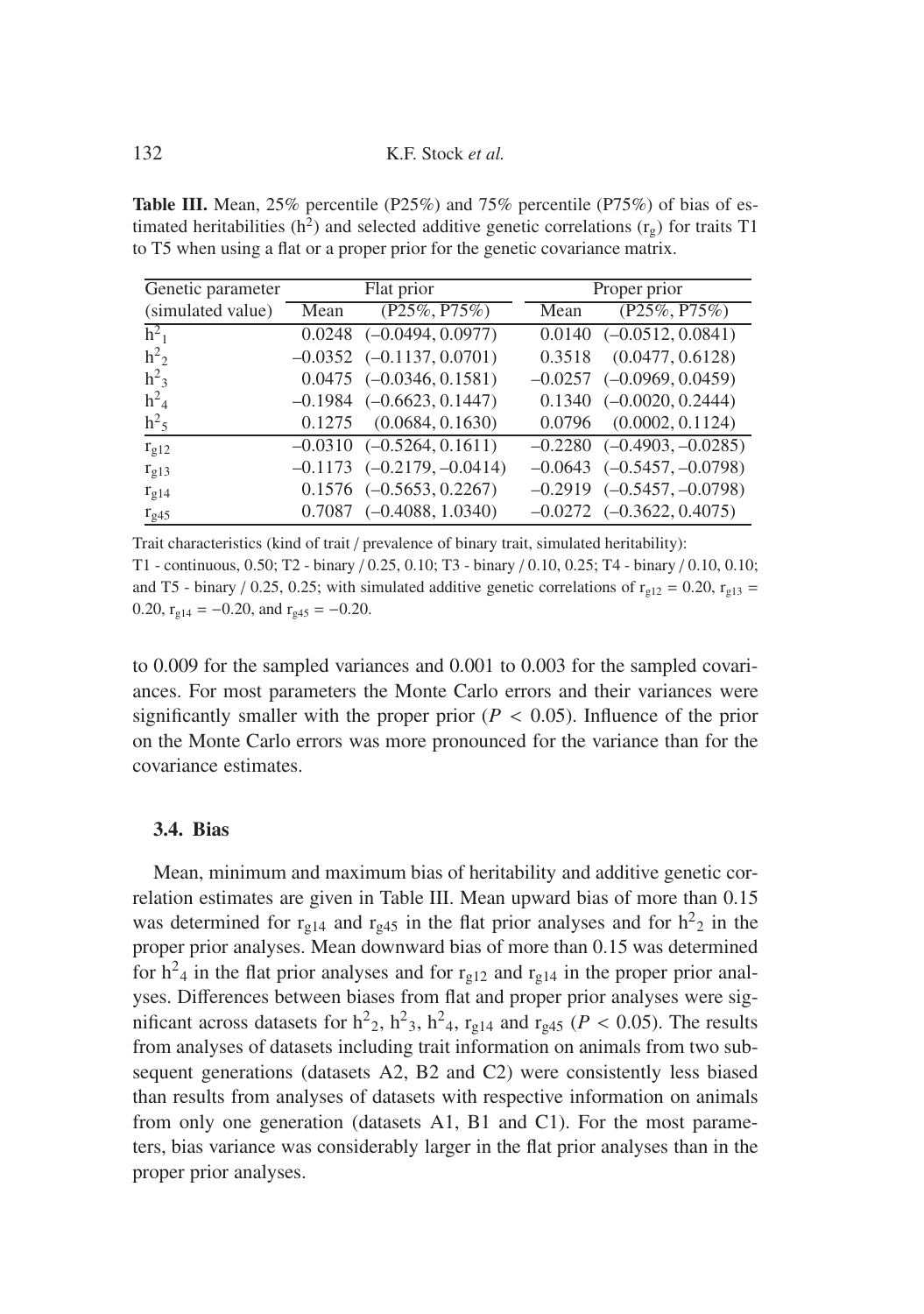### **4. DISCUSSION**

In this study simulated datasets of different size and structure were used to investigate the influence of the choice of priors for the genetic (co)variance matrix on the posterior distributions of genetic parameters in multivariate threshold models using Gibbs sampling. Choice of simulation parameters was very specific, resembling data and pedigree structures encountered in the Warmblood horse [22]. Simulated data provided the basis for investigations of different aspects of multivariate genetic analyses in mixed linear-threshold animal models. However, for this study only four population samples from one generation were used, but within each of these replicates six different datasets were generated and analyzed comparatively.

Drawing conclusion from a Gibbs chain is conditional on being able to assure that sampling has been from a proper posterior distribution. Only then Gibbs conditionals correspond to an existing joint density, *i.e.* represent compatible conditional densities [2]. Mathematical proof of posterior propriety may be infeasible, and in most applications empirical methods have been used to identify convergence problems resulting from impropriety, near impropriety, or very slow mixing [7]. In this study visual inspection of sample plots revealed clear signs of convergence problems in more than 50 percent of the runs in which a flat prior was used for the genetic covariance matrix. Termination occurred less often and much later than slow mixing was visible. However, in one of the flat prior analyses the course of the Gibbs chain indicated convergence problems not until about round 170 000. A previous study which found a prior-independent behavior of the Gibbs chain was based on Gibbs chains of a total length of 5000 rounds [15]. In our study the total chain length was 205 000, but for the flat prior analyses this number might still not be large enough to ensure the detection of lack of convergence.

If the use of a flat prior for the genetic covariance matrix results in sampling from an almost improper posterior, convergence of the whole set of parameters might be extremely slow [18]. The large number of rounds that have to be discarded as burn-in in these cases and the required increase of the total chain length might render the flat prior approach infeasible in a practical setting. The inclusion of continuous traits in multivariate analyses of categorical traits, *i.e.* the use of a multivariate linear-threshold model, was previously found to improve mixing behavior of the Gibbs chain [11, 14, 20, 29]. However, in our study joint analyses of continuous and categorical traits did not result in satisfactory mixing in connection with the flat prior.

Improper posteriors can not only result from the use of improper priors, but can also be caused by insufficient data structure [26]. Blowing-up of the Gibbs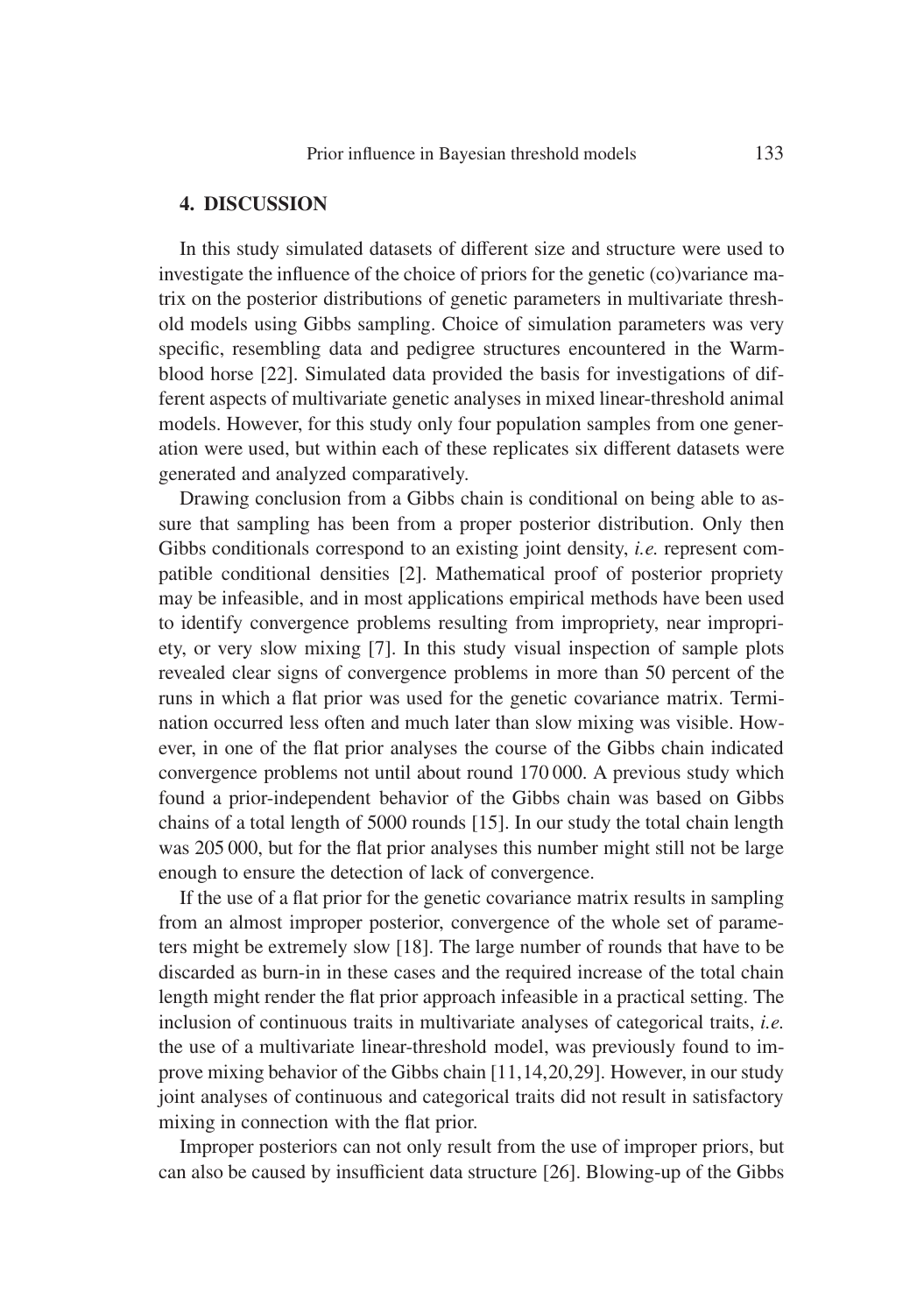chain or trapping to zero can occur in the presence of the so-called extreme category problem [16]. There was no extreme category problem in our data with regards to the fixed factors, which had few levels.

Convergence problems are not always related to the extreme category problem and are more likely to occur in the threshold than in the linear model [8, 13]. In this study, mixing was generally considerably slower and effective sample sizes were considerably smaller for the categorical traits than for the continuous trait. In the flat prior analyses convergence problems occurred with all datasets but the largest dataset in which trait information on two subsequent generations of animals was available. In the proper prior analyses convergence was also dependent on size and structure of the dataset, but was attained for all datasets.

If an animal model is employed and there is only one observation per animal, accuracy of prediction of the random additive genetic animal effect and bias of heritability and additive genetic correlations estimates depends on the connectedness, *i.e.* the structure of the genetic covariance matrix [17]. In this study the average size of paternal halfsib groups ranged between 16 and 29 in the different datasets, and there were animals that had neither paternal nor maternal halfsibs included. This pedigree structure resembled a situation which is commonly encountered in animal breeding. Limited information for the random effects leads to a positive bias of heritability estimates, particularly for those traits with low heritability [17]. Animal threshold model analyses can lead to negatively biased estimates of additive genetic correlations between continuous and binary traits [3]. The outputs of all runs which did not terminate were included for the bias calculation, and heritabilities and additive genetic correlations were somewhat biased with both the flat and the proper prior. The previously reported pattern of bias was only seen in the analyses with the proper prior, but not in the analyses with the flat prior. Here, the pattern of bias was less consistent and differed considerably between replicates and datasets. Superiority of the proper prior was less clear with respect to estimation accuracy than with respect to mixing, but the most extreme biases were seen in flat prior analyses.

For both linear and threshold models it has been shown that available convergence diagnostics will not always succeed to identify impropriety of posteriors, and the results which are based on a null recurrent or transient Gibbs chain might appear reasonable [7, 18]. In practical applications of Gibbs sampling for (co)variance component estimation using real data, results of analogous studies might not always be available for comparison purposes. In this simulation study, comparison of estimated and true parameter values indicated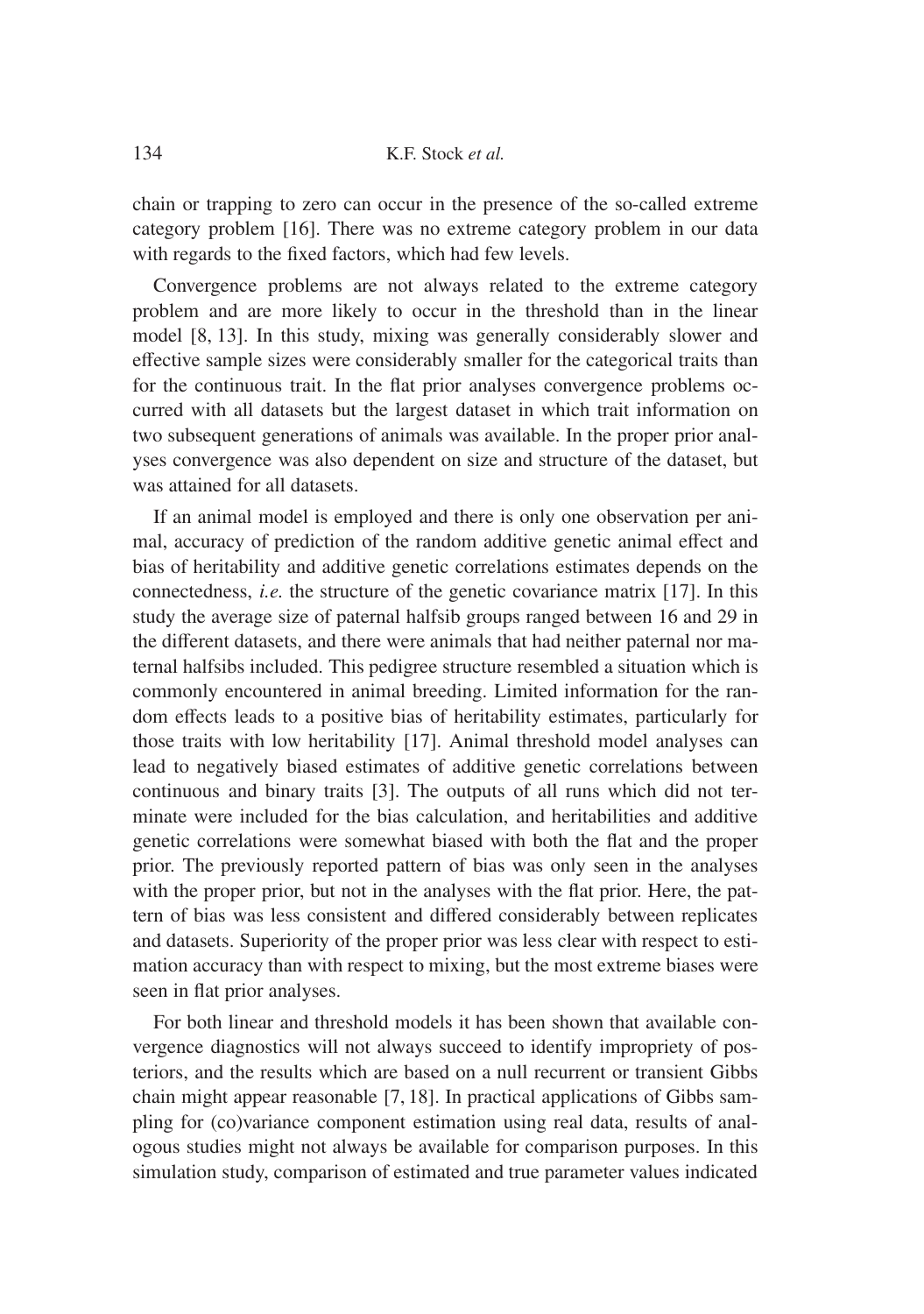that even if convergence of the Gibbs chain was attained, one cannot expect unbiased estimates in an analysis of realistically structured data in a multi-trait mixed linear-threshold animal model.

## **5. CONCLUSIONS**

The use of a flat prior for the genetic covariance matrix in an analysis using a multi-trait mixed linear-threshold animal model and Gibbs sampling may lead to improper posteriors. Mixing and convergence can be extremely slow, but convergence problems may be noticed only after a large number of rounds of sampling. The use of a proper prior assures a proper posterior and results in improved mixing and convergence of the Gibbs chain. In the absence of a proven proper posterior with flat priors, a proper prior should be used for the genetic covariance matrix to avoid misleading interpretations of Gibbs outputs.

## **ACKNOWLEDGEMENTS**

This work was supported by a fellowship of K.F. Stock within the Postdocprogram of the German Academic Exchange Service (Deutscher Akademischer Austauschdienst, DAAD). I. Hoeschele acknowledges financial support from the US National Institute of Health (GM66103-01).

## **REFERENCES**

- [1] Arango J., Misztal I., Tsurata S., Culbertson M., Herring W., Threshold-linear estimation of genetic parameters for farrowing mortality, litter size, and test performance of Large White sows, J. Anim. Sci. 83 (2005) 499–506.
- [2] Arnold B.C., Press S.J., Compatible conditional distributions, J. Am. Stat. Assoc. 84 (1989) 152-156.
- [3] Gates P., Johannson K., Danell B., "Quasi-REML" correlation estimates between production and health traits in the presence of selection and confounding: a simulation study, J. Anim. Sci. 77 (1999) 558-568.
- [4] Gelfand A.E., Hills S.E., Racine-Poon A., Smith A.F.M., Illustration of Bayesian inference in normal data using Gibbs sampling, J. Am. Stat. Assoc. 85 (1990) 972-985.
- [5] Gelfand A.E., Sahu S.K., Identifiability, improper priors, and Gibbs sampling for generalized linear models, J. Am. Stat. Assoc. 94 (1999) 247-253.
- [6] Harville D.A., Mee R.W., A mixed-model procedure for analyzing ordered categorical data, Biometrics 40 (1984) 393-408.
- [7] Hobert J.P., Casella G., The effect of improper priors on Gibbs sampling in hierarchical linear mixed models, J. Am. Stat. Assoc. 91 (1996) 1461-1473.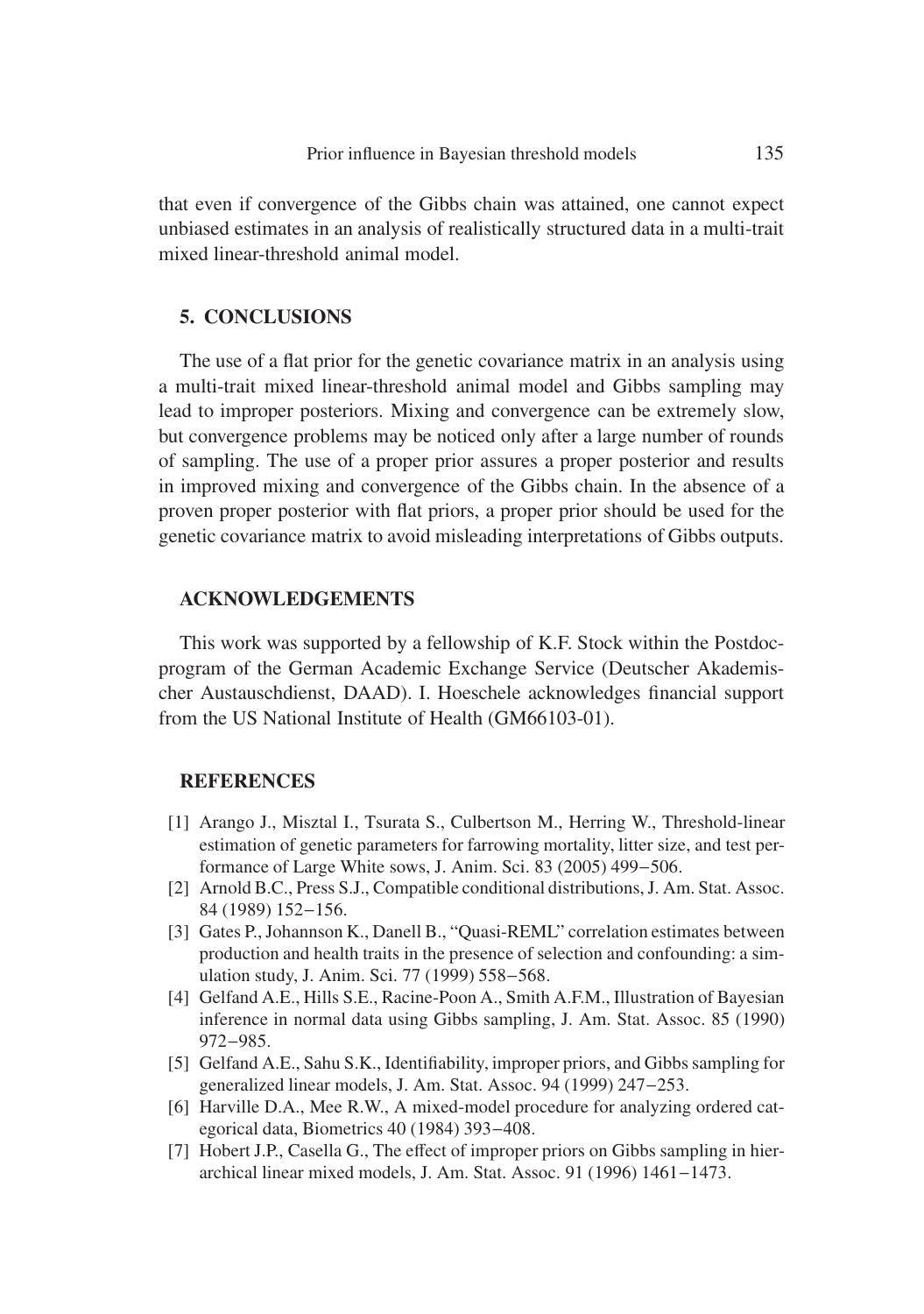- [8] Hoeschele I., Tier B., Estimation of variance components of threshold characters by marginal posterior modes and means via Gibbs sampling, Genet. Sel. Evol. 27 (1995) 519-540.
- [9] Holm B., Bakken M., Vangen O., Rekaya R., Genetic analysis of age at first service, return rate, litter size, and weaning-to-first service interval of gilts and sows, J. Anim. Sci. 83 (2005) 41-48.
- [10] Janssens S., Vandepitte W., Bodin L., Genetic parameters for litter size in sheep: natural versus hormone-induced oestrus, Genet. Sel. Evol. 36 (2004) 543-562.
- [11] Jensen J., Sire evaluation for type traits with linear and non-linear procedures, Livest. Prod. Sci. 15 (1986) 165-171.
- [12] Kadarmideen H.N., Thompson R., Simm G., Linear and threshold model genetic parameters for disease, fertility and milk production in dairy cattle, Anim. Sci. 71 (2000) 411-419.
- [13] Luo M.F., Boettcher P.J., Schaeffer L.R., Dekkers J.C.M., Bayesian inference for categorical traits with an application to variance component estimation, J. Dairy Sci. 84 (2001) 694-704.
- [14] Mäntysaari E.A., Gröhn Y.T., Quaas R.L., Clinical ketosis: phenotypic and genetic correlations between occurrences and with milk yield, J. Dairy Sci. 74  $(1991)$  3985-3993.
- [15] Magnabosco C.U., Lôbo R.B., De los Reyes A., Famula T.R., Bayesian inference on growth traits for Nelore cattle in Brazil, in: Proceedings of the 6th World Congress on Genetics Applied to Livestock Production, 11–16 January 1998, Vol. 25, University of New England, Armidale, Australia, pp. 556–559.
- [16] Misztal I., Gianola D., Foulley J.L., Computing aspects of a nonlinear method of sire evaluation for categorical data, J. Dairy Sci. 72 (1989) 1557–1568.
- [17] Moreno C., Sorensen D., García-Cortés L.A., Varona L., Altarriba J., On biased inferences about variance components in the binary threshold model, Genet. Sel. Evol. 29 (1997) 145-160.
- [18] Natarajan R., McCulloch C.E., Gibbs sampling with diffuse proper priors: a valid approach to data-driven inference, J. Comp. Graph. Stat. 7 (1998) 267–277.
- [19] Raftery A.E., Lewis S.M., How many iterations in the Gibbs sampler?, in: Bernardo J.M., Berger J.O., Dawid A.P., Smith A.F.M. (Eds.), Bayesian Statistics, Vol. 4, Oxford University Press, Oxford, 1992, pp. 763–773.
- [20] Simianer H., Schaeffer L.R., Estimation of covariance components between one continuous and one binary trait, Genet. Sel. Evol. 21 (1989) 303-315.
- [21] Statistical Analysis Systems (SAS®), version 9.1.3, User's guide, SAS® Institute, Cary, NC, USA, 2005.
- [22] Stock K.F., Distl O., Genetic correlations between conformation traits and radiographic findings in the limbs of German Warmblood riding horses, Genet. Sel. Evol. 38 (2006), 657-671.
- [23] Van Tassell C.P., Van Vleck L.D., Multiple-trait Gibbs sampler for animal models: flexible programs for Bayesian and likelihood-based (co)variance component inference, J. Anim. Sci. 74 (1996) 2586-2597.
- [24] Van Tassell C.P., Van Vleck L.D., Gregory K.E., Bayesian analysis of twinning and ovulation rates using a multiple-trait threshold model and Gibbs sampling, J. Anim. Sci. 76 (1998) 2048-2061.